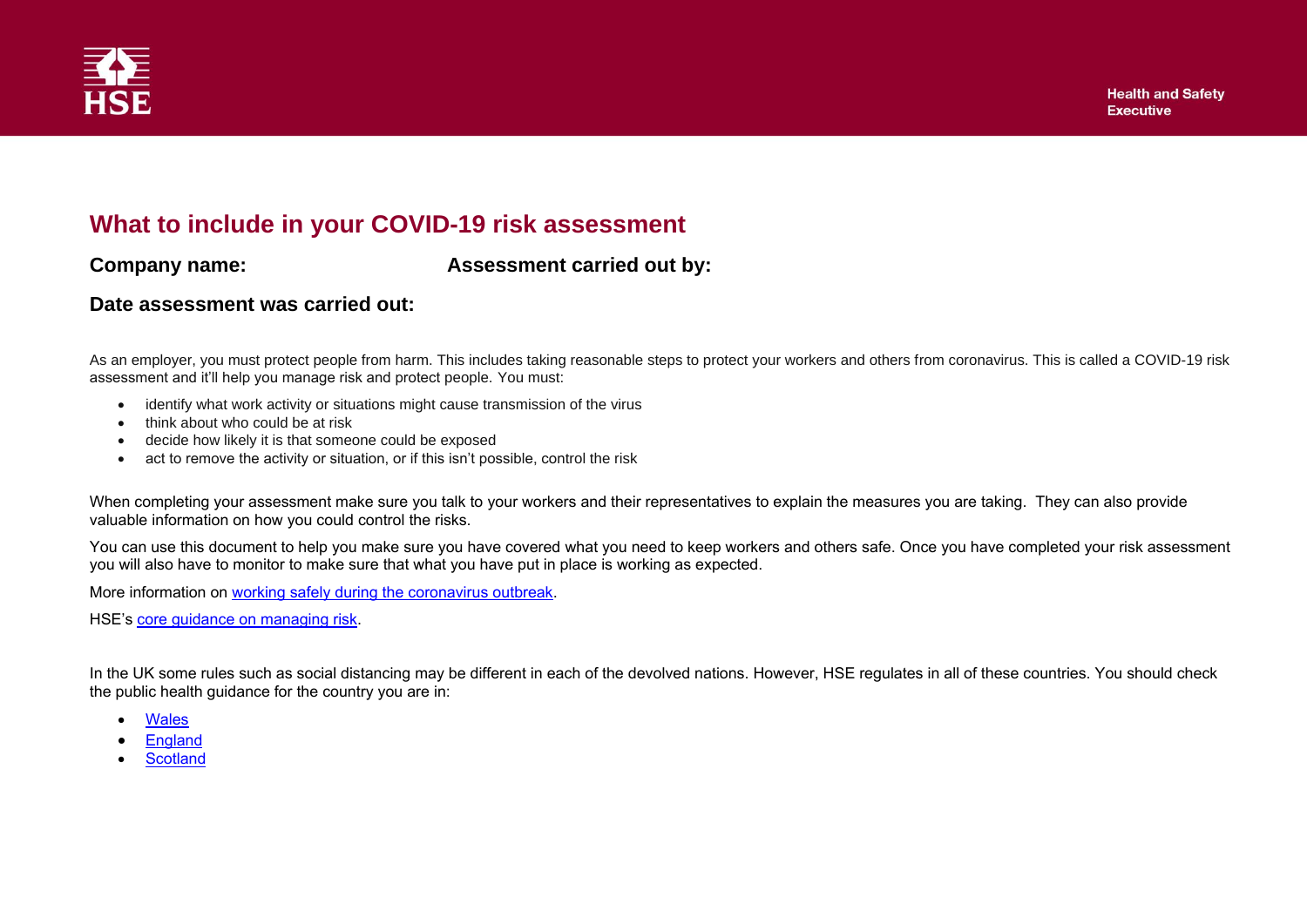

| What are the<br>hazards?                                                                               | Who might be harmed<br>and how?                                                                                                        | <b>Controls</b>                                                                                                                                                                                                                                                                                                                                                                                                                                                                                                                                                                                                                                                                                                                                                                 | What further action do you<br>need to consider to control<br>the risks?                                                                                                                                                                                                                                                                                                                                                                                                                                                                                                                                                          | Who needs<br>to carry out<br>the action? | When is the<br>action needed<br>by? |
|--------------------------------------------------------------------------------------------------------|----------------------------------------------------------------------------------------------------------------------------------------|---------------------------------------------------------------------------------------------------------------------------------------------------------------------------------------------------------------------------------------------------------------------------------------------------------------------------------------------------------------------------------------------------------------------------------------------------------------------------------------------------------------------------------------------------------------------------------------------------------------------------------------------------------------------------------------------------------------------------------------------------------------------------------|----------------------------------------------------------------------------------------------------------------------------------------------------------------------------------------------------------------------------------------------------------------------------------------------------------------------------------------------------------------------------------------------------------------------------------------------------------------------------------------------------------------------------------------------------------------------------------------------------------------------------------|------------------------------------------|-------------------------------------|
| Getting or<br>spreading<br>coronavirus by<br>not washing<br>hands or not<br>washing them<br>adequately | Workers<br>Customers<br>Contractors<br>Drivers coming to your<br>business<br>Drivers going out for your<br>business<br><b>Visitors</b> | Follow our guidance on cleaning, hygiene and<br>hand sanitiser<br>- Provide water, soap and drying facilities at wash<br>stations<br>- Provide information on how to wash hands<br>properly and display posters<br>- Based on the number of workers and the number<br>of people who come into your workplace decide:<br>how many wash stations are needed<br>where wash stations need to be located<br>You may already have enough facilities<br>- Provide hand sanitiser for the occasions when<br>people can't wash their hands<br>- There's a legal duty to provide welfare facilities<br>and washing facilities for visiting drivers<br>- You should talk to managers at any sites your<br>drivers are visiting to ensure they are provided<br>with hand washing facilities | - Put in place monitoring and<br>supervision to make sure<br>people are following controls<br>- Put signs up to remind people<br>to wash their hands<br>- Provide information to your<br>workers about when and where<br>they need to wash their hands<br>- Identify if and where additional<br>hand washing facilities may be<br>needed<br>- If people can't wash hands,<br>provide information about how<br>and when to use hand sanitiser<br>- Identify how you are going to<br>replenish hand<br>washing/sanitising facilities<br>- Make sure people are<br>checking their skin for dryness<br>and cracking and tell them to |                                          |                                     |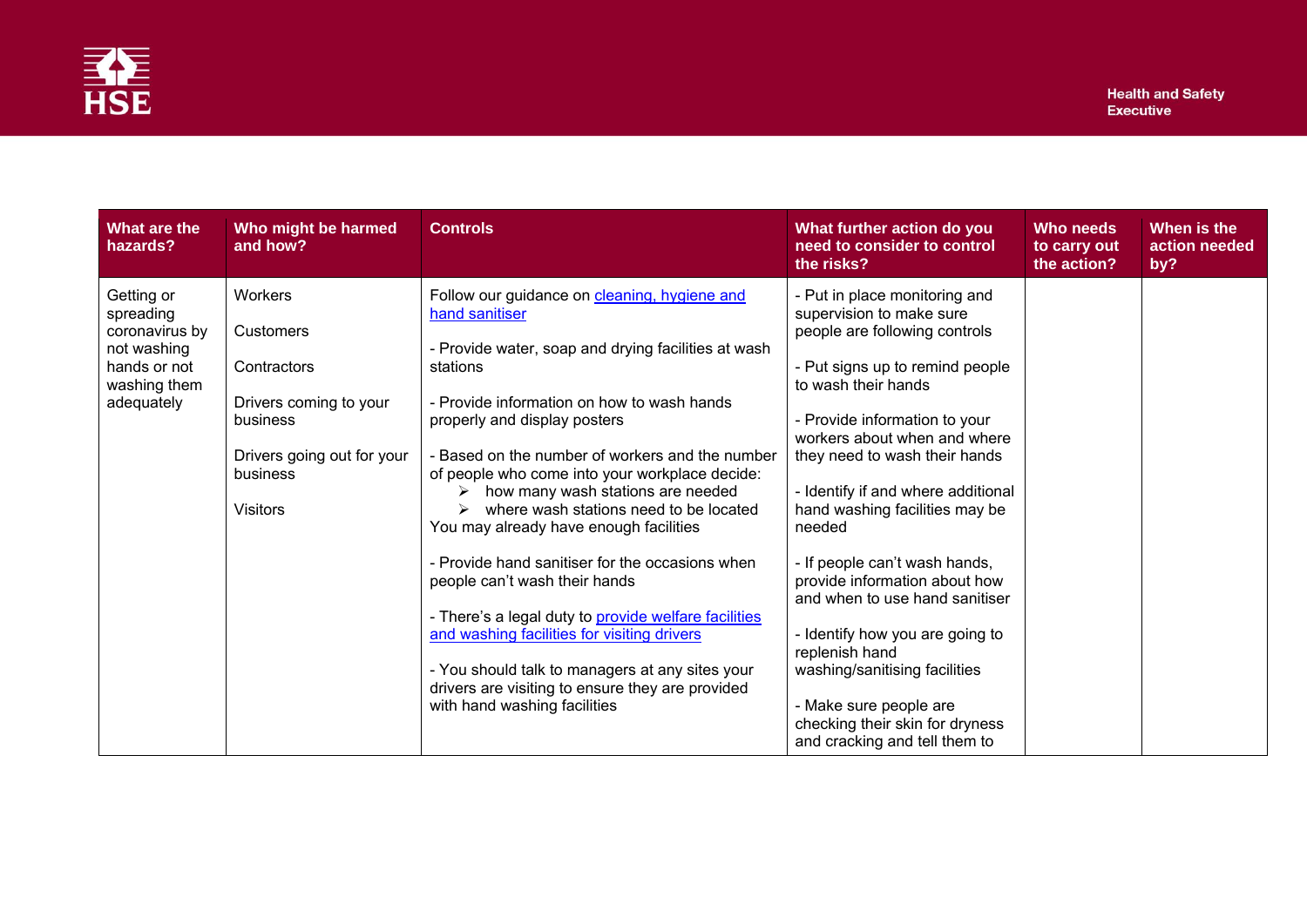

| What are the<br>hazards?                                                                                                                                                                                                                                      | Who might be harmed<br>and how?                                                                     | <b>Controls</b>                                                                                                                                                                                                                                                                                                                                                                                                                                                                                                                                                                                                                                                                                                                                                                             | What further action do you<br>need to consider to control<br>the risks?                                                                                                                                                                                                                                                            | Who needs<br>to carry out<br>the action? | When is the<br>action needed<br>by? |
|---------------------------------------------------------------------------------------------------------------------------------------------------------------------------------------------------------------------------------------------------------------|-----------------------------------------------------------------------------------------------------|---------------------------------------------------------------------------------------------------------------------------------------------------------------------------------------------------------------------------------------------------------------------------------------------------------------------------------------------------------------------------------------------------------------------------------------------------------------------------------------------------------------------------------------------------------------------------------------------------------------------------------------------------------------------------------------------------------------------------------------------------------------------------------------------|------------------------------------------------------------------------------------------------------------------------------------------------------------------------------------------------------------------------------------------------------------------------------------------------------------------------------------|------------------------------------------|-------------------------------------|
|                                                                                                                                                                                                                                                               |                                                                                                     |                                                                                                                                                                                                                                                                                                                                                                                                                                                                                                                                                                                                                                                                                                                                                                                             | report to you if there is a<br>problem                                                                                                                                                                                                                                                                                             |                                          |                                     |
| Getting or<br>spreading<br>coronavirus in<br>common use<br>high traffic<br>areas such as<br>canteens,<br>corridors, rest<br>rooms, toilet<br>facilities,<br>entry/exit points<br>to facilities, lifts,<br>changing<br>rooms and<br>other<br>communal<br>areas | Workers<br><b>Customers</b><br><b>Visitors</b><br>Contractors<br>Drivers coming to your<br>business | Follow our guidance on welfare facilities, canteens<br>etc:<br>Identify:<br>areas where people will congregate, eg<br>➤<br>rest rooms, canteens, changing rooms,<br>reception, meeting rooms, smoking areas,<br>tea points, kitchens etc<br>areas where there are pinch points<br>meaning people can't meet the social<br>distancing rules, eg narrow corridors,<br>doorways, customer service points,<br>storage areas<br>areas and equipment where people will<br>touch the same surfaces, such as in<br>kitchens, eg kettles, shared condiments<br>etc<br>areas and surfaces that are frequently<br>touched but are difficult to clean<br>communal areas where air movement<br>may be less than in other work areas, eg<br>kitchens with no opening windows or<br>mechanical ventilation | - Put in place monitoring and<br>supervision to make sure<br>people are following controls<br>put in place, eg following<br>hygiene procedures, washing<br>hands, following one-way<br>systems<br>- Near-miss reporting may also<br>help identify where controls<br>cannot be followed or people<br>are not doing what they should |                                          |                                     |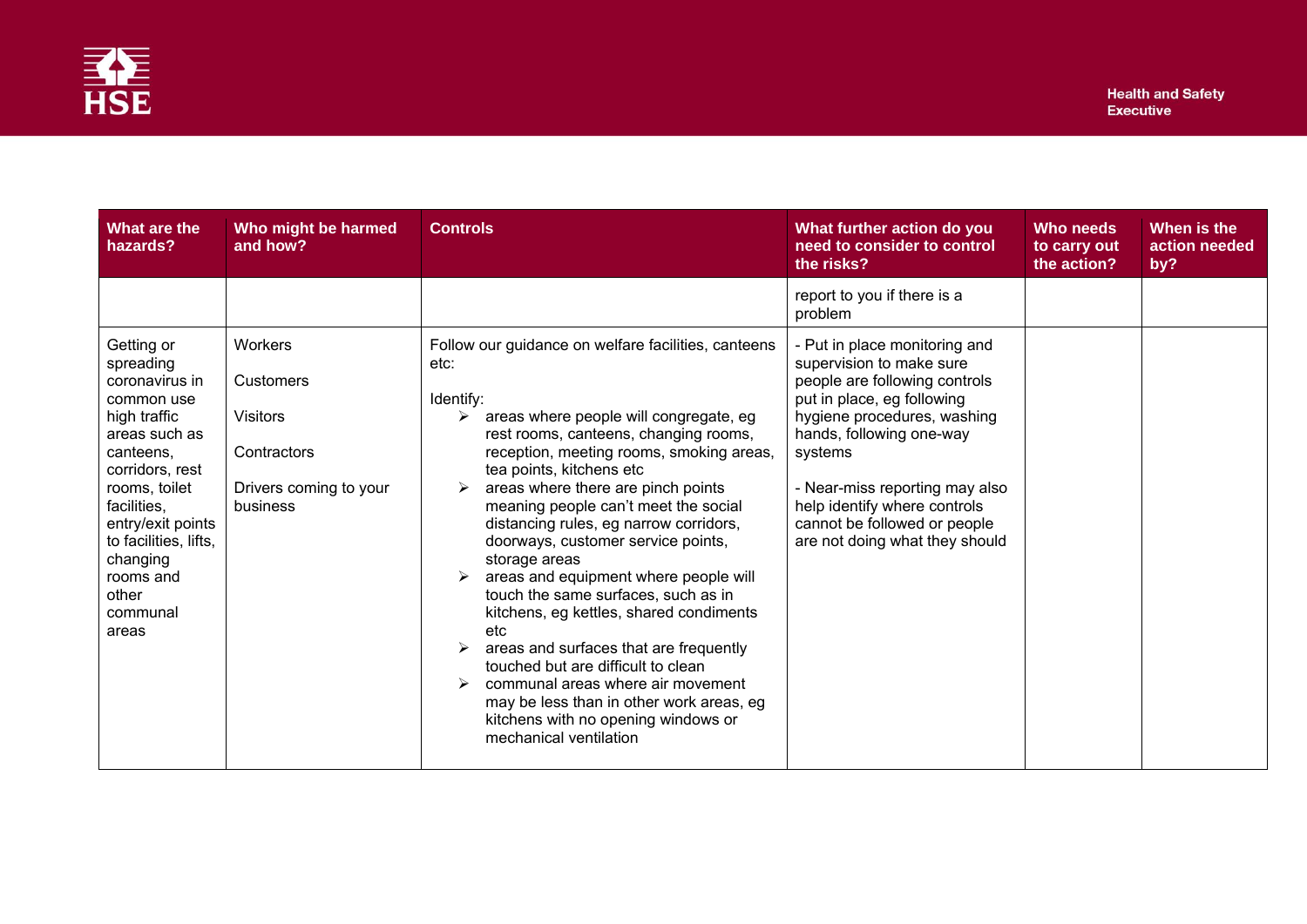

| What are the<br>hazards? | Who might be harmed<br>and how? | <b>Controls</b>                                                                                                                                                                                                                                                                                                                                                                                                                                                                                                                                                                                                                                                                                                                                                                                                                                                                                                                                                                                                                                                             | What further action do you<br>need to consider to control<br>the risks? | Who needs<br>to carry out<br>the action? | When is the<br>action needed<br>by? |
|--------------------------|---------------------------------|-----------------------------------------------------------------------------------------------------------------------------------------------------------------------------------------------------------------------------------------------------------------------------------------------------------------------------------------------------------------------------------------------------------------------------------------------------------------------------------------------------------------------------------------------------------------------------------------------------------------------------------------------------------------------------------------------------------------------------------------------------------------------------------------------------------------------------------------------------------------------------------------------------------------------------------------------------------------------------------------------------------------------------------------------------------------------------|-------------------------------------------------------------------------|------------------------------------------|-------------------------------------|
|                          |                                 | Agree the combination of controls you will put in<br>place to reduce the risks. This can include but is<br>not limited to:<br>limiting the number of people in rooms so<br>➤<br>that social distancing rules can be met, eg<br>stagger breaks, have maximum<br>occupancy numbers for meeting rooms<br>reorganise facilities in communal areas<br>such as spacing out tables in meeting<br>rooms, canteens etc so social distancing<br>rules can be met<br>where possible put in place physical<br>impervious barriers (eg Perspex in<br>reception areas) to reduce contact<br>increase the use of online meeting<br>facilities, even for people working in the<br>same building, to reduce the number of<br>people moving around<br>put in place one-way systems in corridors<br>or regularly used pedestrian traffic routes<br>to manage the flow of people moving<br>around workplaces and to allow social<br>distancing rules to be met<br>leave non-fire doors open to reduce the<br>amount of contact with doors and also<br>potentially improve workplace ventilation |                                                                         |                                          |                                     |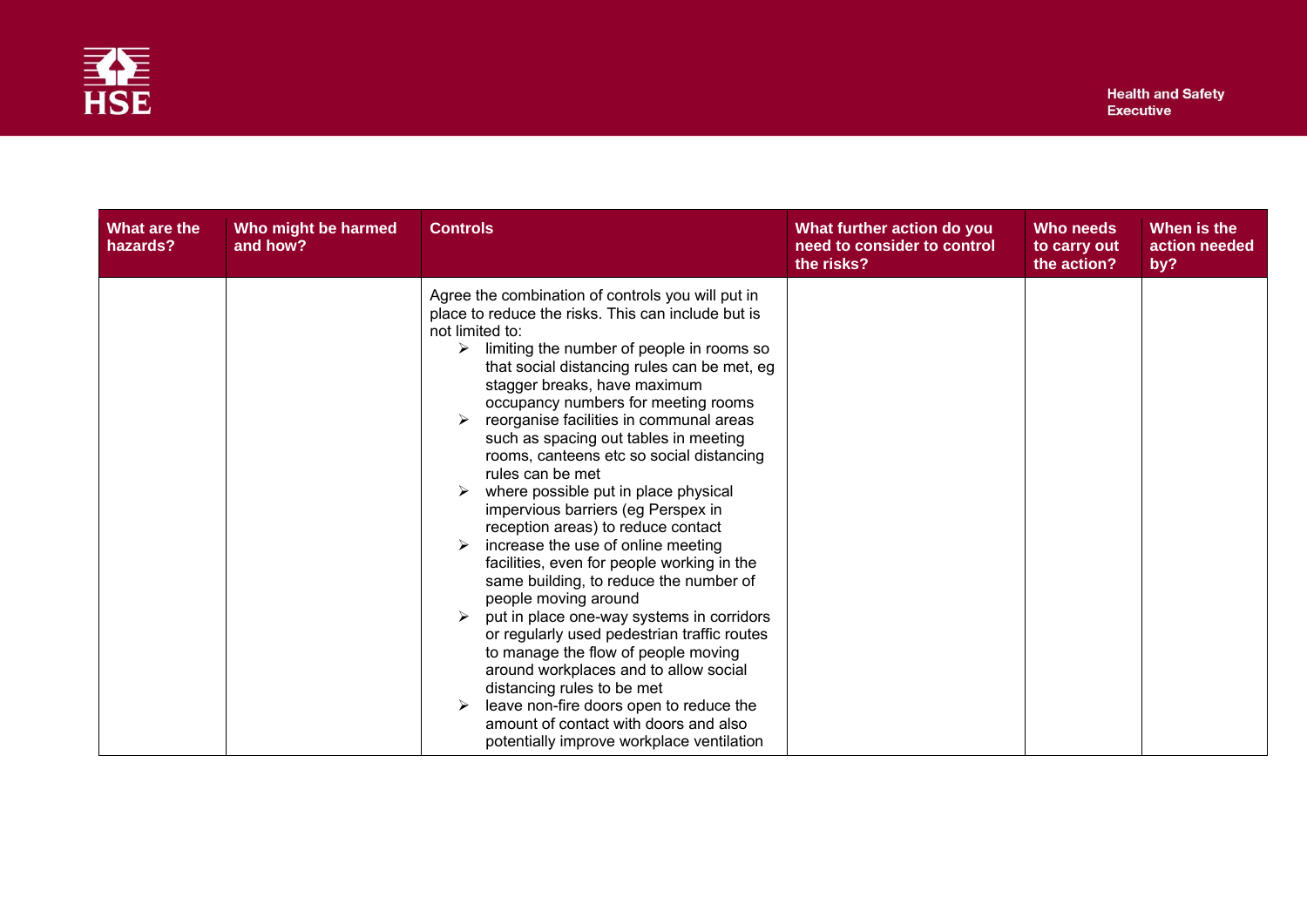

| What are the<br>hazards?                                                                                                 | Who might be harmed<br>and how? | <b>Controls</b>                                                                                                                                                                                                                                                                                                                                                                                                                                                                                                                                                                                                                                                                                                                          | What further action do you<br>need to consider to control<br>the risks?                                                          | Who needs<br>to carry out<br>the action? | When is the<br>action needed<br>by? |
|--------------------------------------------------------------------------------------------------------------------------|---------------------------------|------------------------------------------------------------------------------------------------------------------------------------------------------------------------------------------------------------------------------------------------------------------------------------------------------------------------------------------------------------------------------------------------------------------------------------------------------------------------------------------------------------------------------------------------------------------------------------------------------------------------------------------------------------------------------------------------------------------------------------------|----------------------------------------------------------------------------------------------------------------------------------|------------------------------------------|-------------------------------------|
|                                                                                                                          |                                 | provide lockers for people to keep<br>personal belongings in so that they aren't<br>left in the open<br>keep surfaces, such as kitchen sides and<br>tables, in communal areas clear for people<br>to sit and eat at to make cleaning easier<br>provide washing facilities and hand<br>sanitiser at accessible places near to<br>where people will have contact with high<br>traffic communal areas, eg<br>sanitiser/washing facilities at the<br>entrance/exit to canteens<br>put signs up to remind people to wash and<br>sanitise hands and not touch their faces<br>put in place cleaning regimes to make<br>sure high traffic communal areas are kept<br>clean - consider frequency, level of<br>cleaning and who should be doing it |                                                                                                                                  |                                          |                                     |
| Getting or<br>spreading<br>coronavirus<br>through<br>workers living<br>together and/or<br>travelling to<br>work together | Workers                         | - Identify groups of workers who live together and<br>group them into a work cohort<br>- Identify groups of workers who travel to work<br>together and group them into a work cohort                                                                                                                                                                                                                                                                                                                                                                                                                                                                                                                                                     | Discuss with workers who live<br>and/or travel to work together to<br>agree how to prevent the risks<br>of spreading coronavirus |                                          |                                     |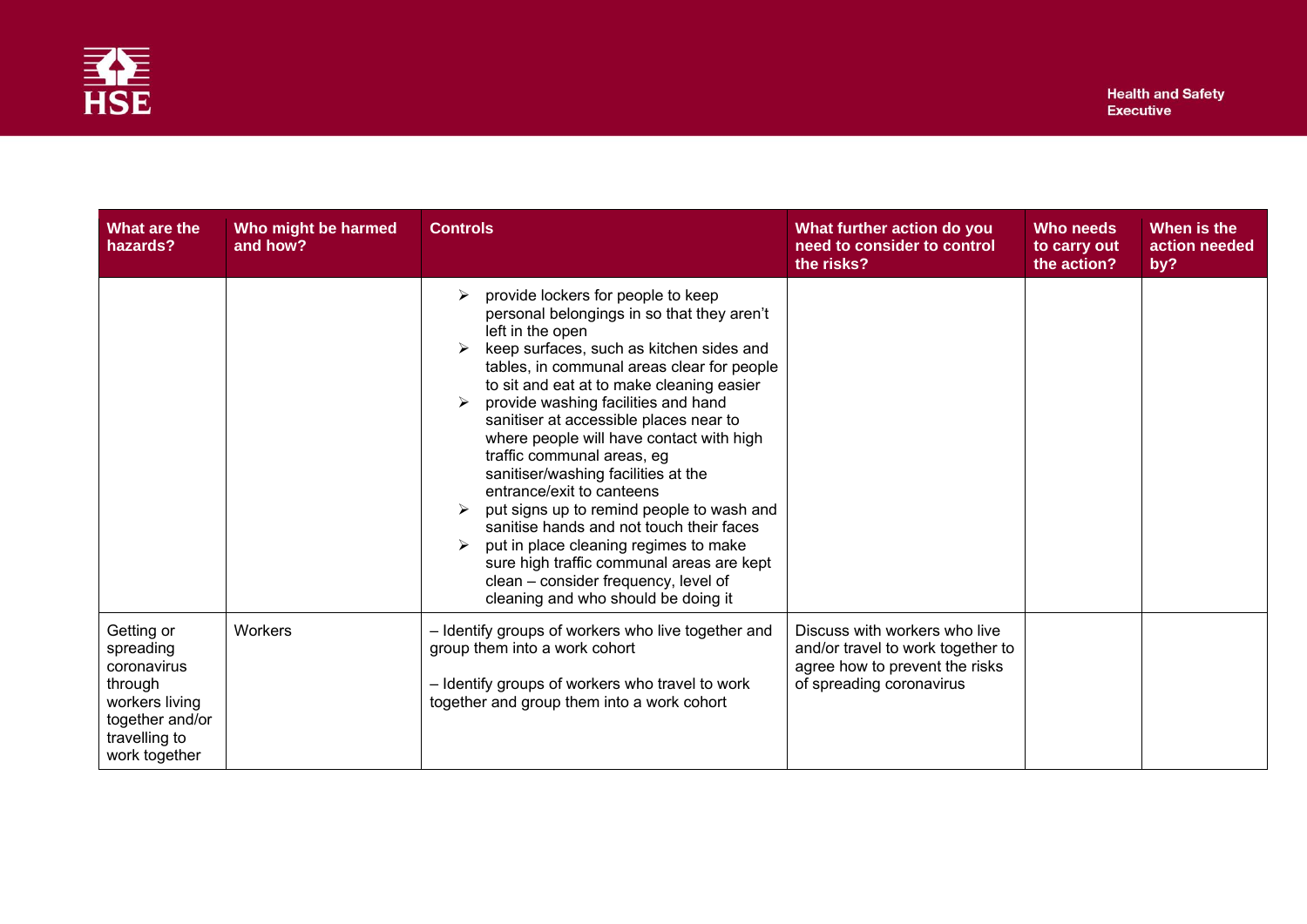

| What are the<br>hazards?                                                                                | Who might be harmed<br>and how?                                                                                                               | <b>Controls</b>                                                                                                                                                                                                                                                                                                                                                                                                                                                                                                                                                                                                                                                                                                                                                                                                                                                                                                        | What further action do you<br>need to consider to control<br>the risks?                                                                                                                                                                                                                                                                                                                                                                                                                                          | Who needs<br>to carry out<br>the action? | When is the<br>action needed<br>by? |
|---------------------------------------------------------------------------------------------------------|-----------------------------------------------------------------------------------------------------------------------------------------------|------------------------------------------------------------------------------------------------------------------------------------------------------------------------------------------------------------------------------------------------------------------------------------------------------------------------------------------------------------------------------------------------------------------------------------------------------------------------------------------------------------------------------------------------------------------------------------------------------------------------------------------------------------------------------------------------------------------------------------------------------------------------------------------------------------------------------------------------------------------------------------------------------------------------|------------------------------------------------------------------------------------------------------------------------------------------------------------------------------------------------------------------------------------------------------------------------------------------------------------------------------------------------------------------------------------------------------------------------------------------------------------------------------------------------------------------|------------------------------------------|-------------------------------------|
|                                                                                                         |                                                                                                                                               |                                                                                                                                                                                                                                                                                                                                                                                                                                                                                                                                                                                                                                                                                                                                                                                                                                                                                                                        |                                                                                                                                                                                                                                                                                                                                                                                                                                                                                                                  |                                          |                                     |
| Getting or<br>spreading<br>coronavirus by<br>not cleaning<br>surfaces,<br>equipment and<br>workstations | Workers<br><b>Customers</b><br><b>Visitors</b><br>Contractors<br>Drivers coming to your<br>business<br>Drivers going out for your<br>business | Use the guidance on cleaning and hygiene during<br>the coronavirus outbreak<br>- Identify surfaces that are frequently touched and<br>by many people (often common areas), eg<br>handrails, door handles, vehicle door handles<br>(inside and outside), shared equipment etc and<br>specify the frequency and level of cleaning and by<br>whom<br>- Train people how to put on and remove personal<br>protective equipment (PPE) that is used for normal<br>work hazards and how to keep it clean<br>- Reduce the need for people to move around your<br>site as far as possible. This will reduce the<br>potential spread of any contamination through<br>touched surfaces<br>- Avoid sharing work equipment by allocating it on<br>personal issue or put cleaning regimes in place to<br>clean between each user<br>- Identify where you can reduce the contact of<br>people with surfaces, eg by leaving open doors | - Put in place monitoring and<br>supervision to make sure<br>people are following controls, ie<br>are implementing the cleaning<br>regimes implemented<br>- Provide information telling<br>people who needs to clean and<br>when<br>- Provide instruction and<br>training to people who need to<br>clean. Include information on:<br>the products they need<br>to use<br>precautions they need<br>to follow<br>the areas they need to<br>clean<br>- Identify how you are going to<br>replenish cleaning products |                                          |                                     |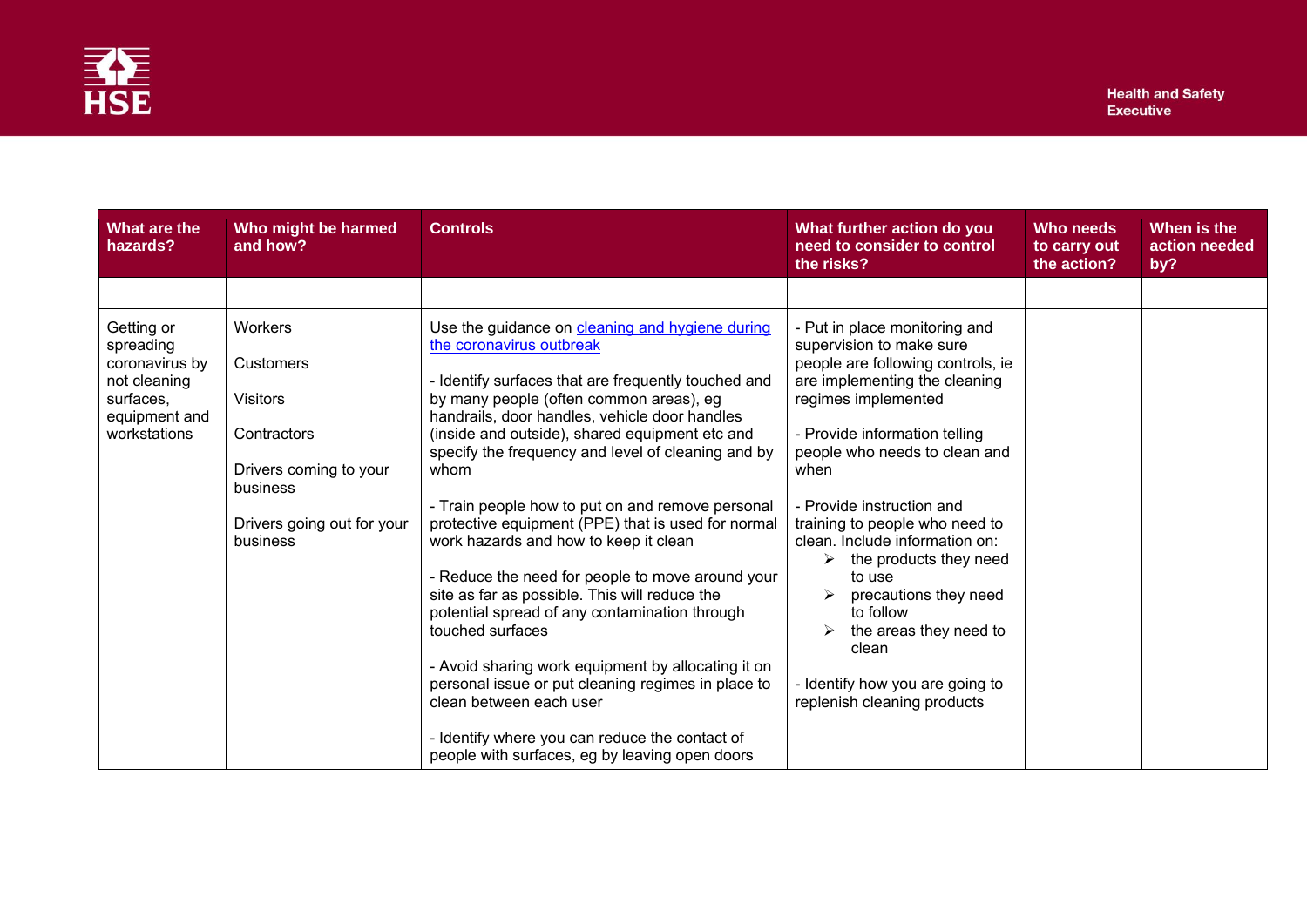

| What are the<br>hazards? | Who might be harmed<br>and how? | <b>Controls</b>                                                                                                                                                                                                        | What further action do you<br>need to consider to control<br>the risks? | Who needs<br>to carry out<br>the action? | When is the<br>action needed<br>by? |
|--------------------------|---------------------------------|------------------------------------------------------------------------------------------------------------------------------------------------------------------------------------------------------------------------|-------------------------------------------------------------------------|------------------------------------------|-------------------------------------|
|                          |                                 | that are not fire doors, providing contactless<br>payment, using electronic documents rather than<br>paperwork<br>- Identify other areas that will need cleaning to<br>prevent the spread of coronavirus, eg canteens, |                                                                         |                                          |                                     |
|                          |                                 | rest areas, welfare facilities, vehicles and specify<br>the frequency and level of cleaning and who will<br>do it                                                                                                      |                                                                         |                                          |                                     |
|                          |                                 | - Identify what cleaning products are needed (eg<br>surface wipes, detergents and water etc) and<br>where they should be used, eg wipes in vehicles,<br>water and detergent on work surfaces etc                       |                                                                         |                                          |                                     |
|                          |                                 | - Keep surfaces clear to make it easier to clean<br>and reduce the likelihood of contaminating objects                                                                                                                 |                                                                         |                                          |                                     |
|                          |                                 | - Provide more bins and empty them more often                                                                                                                                                                          |                                                                         |                                          |                                     |
|                          |                                 | - Provide areas for people to store personal<br>belongings and keep personal items out of work<br>areas                                                                                                                |                                                                         |                                          |                                     |
|                          |                                 | - clean things like reusable boxes regularly                                                                                                                                                                           |                                                                         |                                          |                                     |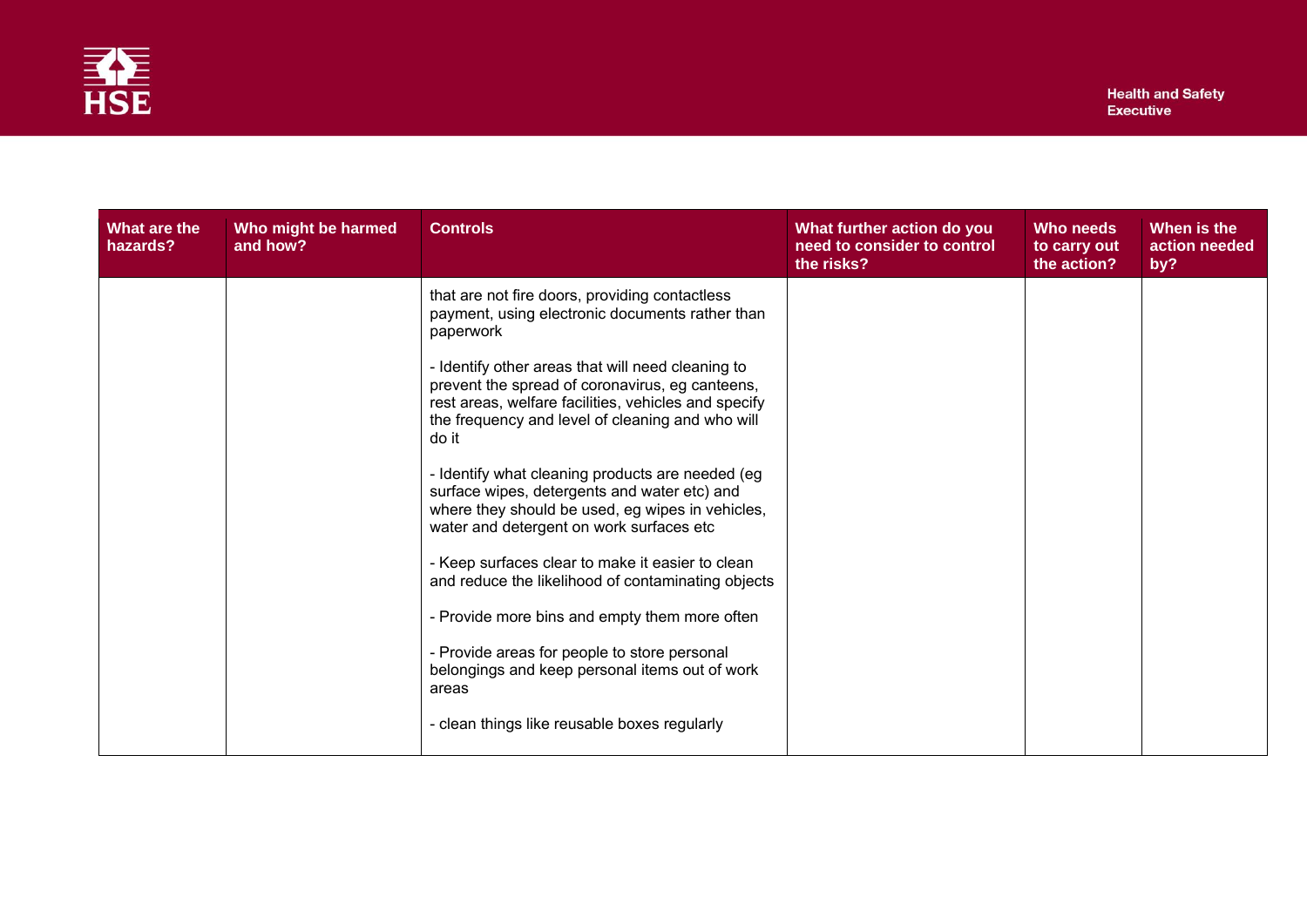

| What are the<br>hazards?                                                                              | Who might be harmed<br>and how? | <b>Controls</b>                                                                                                                                                                                                                                                                                                                                                                                                                                                                                                                                                                                                                                                                                                                                                        | What further action do you<br>need to consider to control<br>the risks?                                                                                                                                                                                                                                                                                       | <b>Who needs</b><br>to carry out<br>the action? | When is the<br>action needed<br>by? |
|-------------------------------------------------------------------------------------------------------|---------------------------------|------------------------------------------------------------------------------------------------------------------------------------------------------------------------------------------------------------------------------------------------------------------------------------------------------------------------------------------------------------------------------------------------------------------------------------------------------------------------------------------------------------------------------------------------------------------------------------------------------------------------------------------------------------------------------------------------------------------------------------------------------------------------|---------------------------------------------------------------------------------------------------------------------------------------------------------------------------------------------------------------------------------------------------------------------------------------------------------------------------------------------------------------|-------------------------------------------------|-------------------------------------|
|                                                                                                       |                                 | - Put in place arrangements to clean if someone<br>develops symptoms of coronavirus in work                                                                                                                                                                                                                                                                                                                                                                                                                                                                                                                                                                                                                                                                            |                                                                                                                                                                                                                                                                                                                                                               |                                                 |                                     |
| Mental health<br>and wellbeing<br>affected<br>through<br>isolation or<br>anxiety about<br>coronavirus | Workers                         | Follow our guidance on stress and mental health<br>- Have regular keep in touch meetings/calls with<br>people working at home to talk about any work<br><i>issues</i><br>- Talk openly with workers about the possibility<br>that they may be affected and tell them what to do<br>to raise concerns or who to go to so they can talk<br>things through<br>- Involve workers in completing risk assessments<br>so they can help identify potential problems and<br>identify solutions<br>- Keep workers updated on what is happening so<br>they feel involved and reassured<br>- Discuss the issue of fatigue with employees and<br>make sure they take regular breaks, are<br>encouraged to take leave, set working hours to<br>ensure they aren't working long hours | Further advice and support<br>- Share information and advice<br>with workers about mental<br>health and wellbeing<br>- Consider an occupational<br>health referral if personal stress<br>and anxiety issues are identified<br>- Where you have an employee<br>assistance programme<br>encourage workers to use it to<br>talk through supportive<br>strategies |                                                 |                                     |
| Contracting or<br>spreading the                                                                       | Workers                         | Follow our guidance on social distancing.                                                                                                                                                                                                                                                                                                                                                                                                                                                                                                                                                                                                                                                                                                                              | - Put in place arrangements to<br>monitor and supervise to make                                                                                                                                                                                                                                                                                               |                                                 |                                     |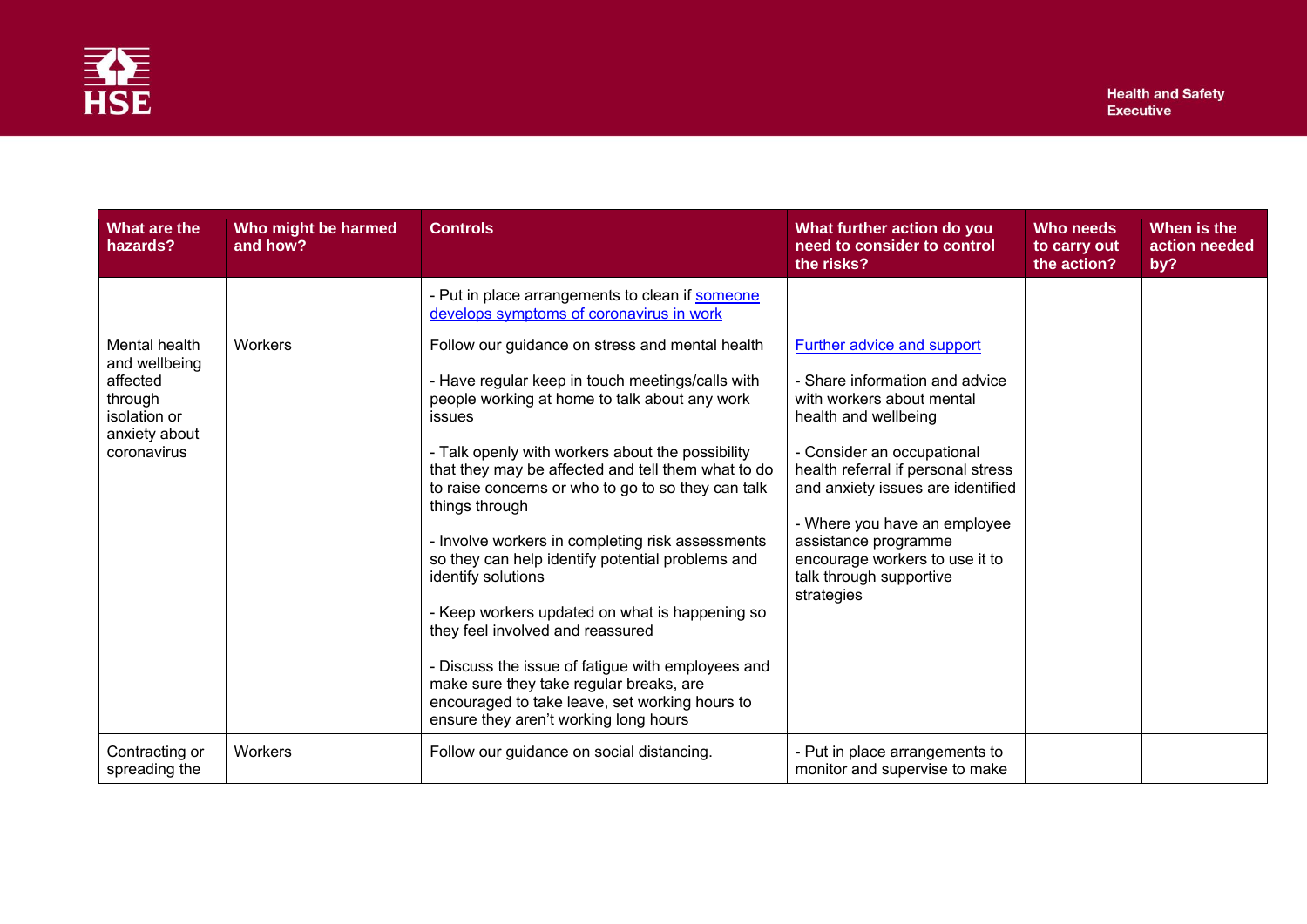

| What are the<br>hazards?             | Who might be harmed<br>and how?                                                           | <b>Controls</b>                                                                                                                                                                                                                                                                                                                                                                                                                                                                                                                                                                                                                                                                                                                                                                                                                                                                                                            | What further action do you<br>need to consider to control<br>the risks?                                                                                                                                                                                                         | Who needs<br>to carry out<br>the action? | When is the<br>action needed<br>by? |
|--------------------------------------|-------------------------------------------------------------------------------------------|----------------------------------------------------------------------------------------------------------------------------------------------------------------------------------------------------------------------------------------------------------------------------------------------------------------------------------------------------------------------------------------------------------------------------------------------------------------------------------------------------------------------------------------------------------------------------------------------------------------------------------------------------------------------------------------------------------------------------------------------------------------------------------------------------------------------------------------------------------------------------------------------------------------------------|---------------------------------------------------------------------------------------------------------------------------------------------------------------------------------------------------------------------------------------------------------------------------------|------------------------------------------|-------------------------------------|
| virus by not<br>social<br>distancing | Customers<br>Contractors<br>Delivery drivers to/from<br>your workplace<br><b>Visitors</b> | - Identify places where, under normal<br>circumstances, workers would not be able to<br>maintain social distancing rules<br>- Identify how you can keep people apart in line<br>with social distancing rules in the first instance.<br>This may include:<br>using marker tape on the floor<br>≻<br>one-way systems<br>holding meetings virtually rather than face-<br>to-face<br>staggering start/end times<br>limiting the number of people on site at<br>one time<br>having allocated time slots for customers<br>rearrange work areas and tasks to allow<br>people to meet social distancing rules<br>using empty spaces in the building for<br>additional rest break areas where safe to<br>do so<br>implementing 'drop zones' for passing<br>materials between people<br>providing more parking areas or<br>controlling parking spaces<br>providing facilities to help people walk or<br>cycle to work, eg bike racks | sure social distancing rules are<br>followed<br>- Provide information,<br>instruction and training to<br>people to understand what they<br>need to do<br>- Provide signage and ways to<br>communicate to non-employees<br>what they need to do to<br>maintain social distancing |                                          |                                     |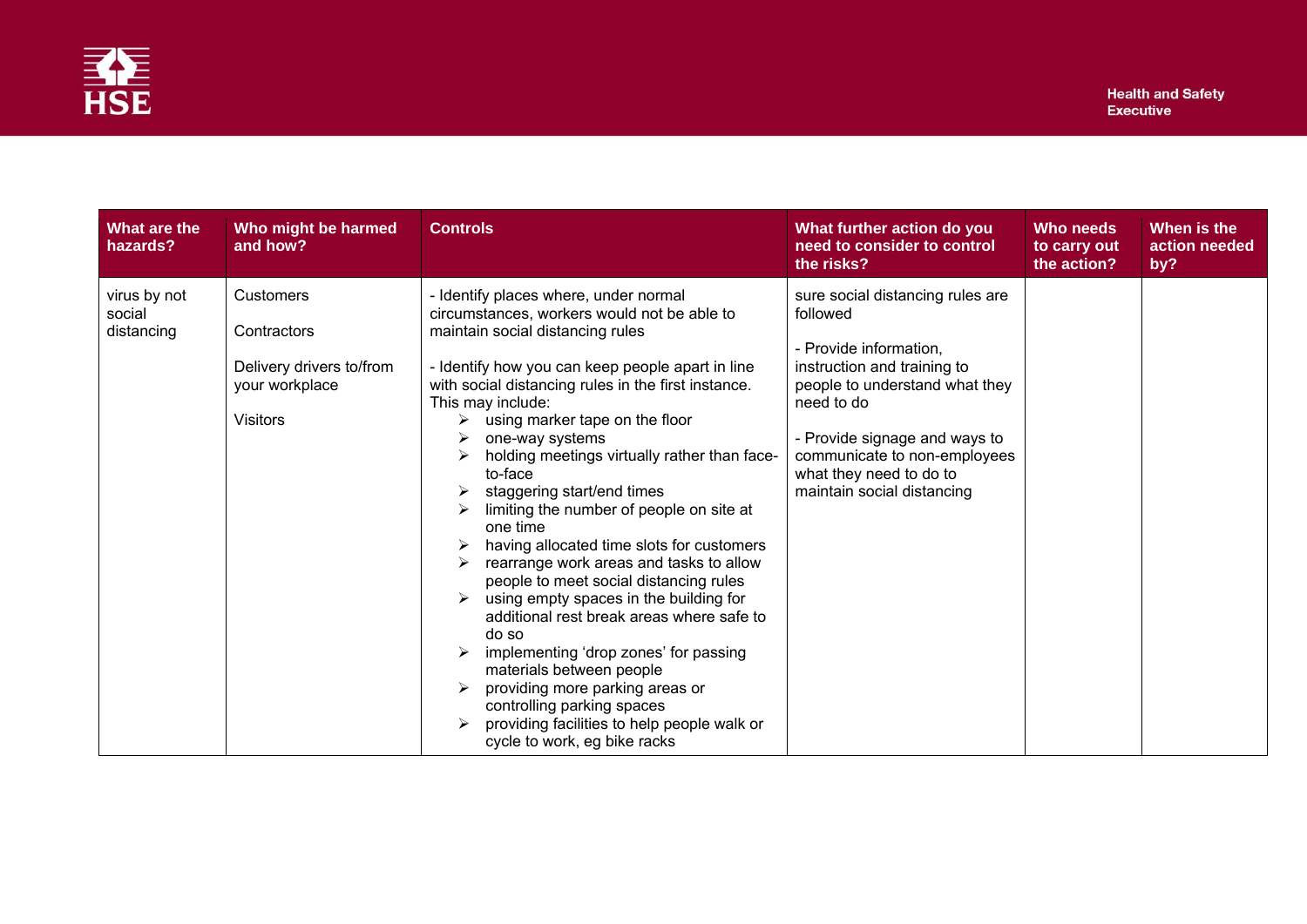

| What are the<br>hazards? | Who might be harmed<br>and how? | <b>Controls</b>                                                                                                                                                                                                                                                                                                                                                                                                                                                                                                                                                                                                                                                                                                                                                                                                                                                   | What further action do you<br>need to consider to control<br>the risks? | Who needs<br>to carry out<br>the action? | When is the<br>action needed<br>by? |
|--------------------------|---------------------------------|-------------------------------------------------------------------------------------------------------------------------------------------------------------------------------------------------------------------------------------------------------------------------------------------------------------------------------------------------------------------------------------------------------------------------------------------------------------------------------------------------------------------------------------------------------------------------------------------------------------------------------------------------------------------------------------------------------------------------------------------------------------------------------------------------------------------------------------------------------------------|-------------------------------------------------------------------------|------------------------------------------|-------------------------------------|
|                          |                                 | minimising contact at security offices for<br>drivers                                                                                                                                                                                                                                                                                                                                                                                                                                                                                                                                                                                                                                                                                                                                                                                                             |                                                                         |                                          |                                     |
|                          |                                 | - Identify where it isn't possible to meet social<br>distancing rules and identify other physical<br>measures to separate people. This can include:<br>physical screens and splash barriers - if<br>they are used in vehicles they must be<br>safe, not impair visibility and will probably<br>need approval from the vehicle<br>manufacturer to ensure they don't<br>compromise safety<br>place markers on the floor (eg in lifts) to<br>indicate where people should stand and<br>the direction they should face<br>reducing the numbers of people using lifts<br>- If it isn't possible to meet social distancing rules<br>and physical measures can't be used then put in<br>place other measures to protect people. This can<br>include:<br>enhanced cleaning regimes<br>increase in hand washing<br>limiting the amount of time people spend<br>on the task |                                                                         |                                          |                                     |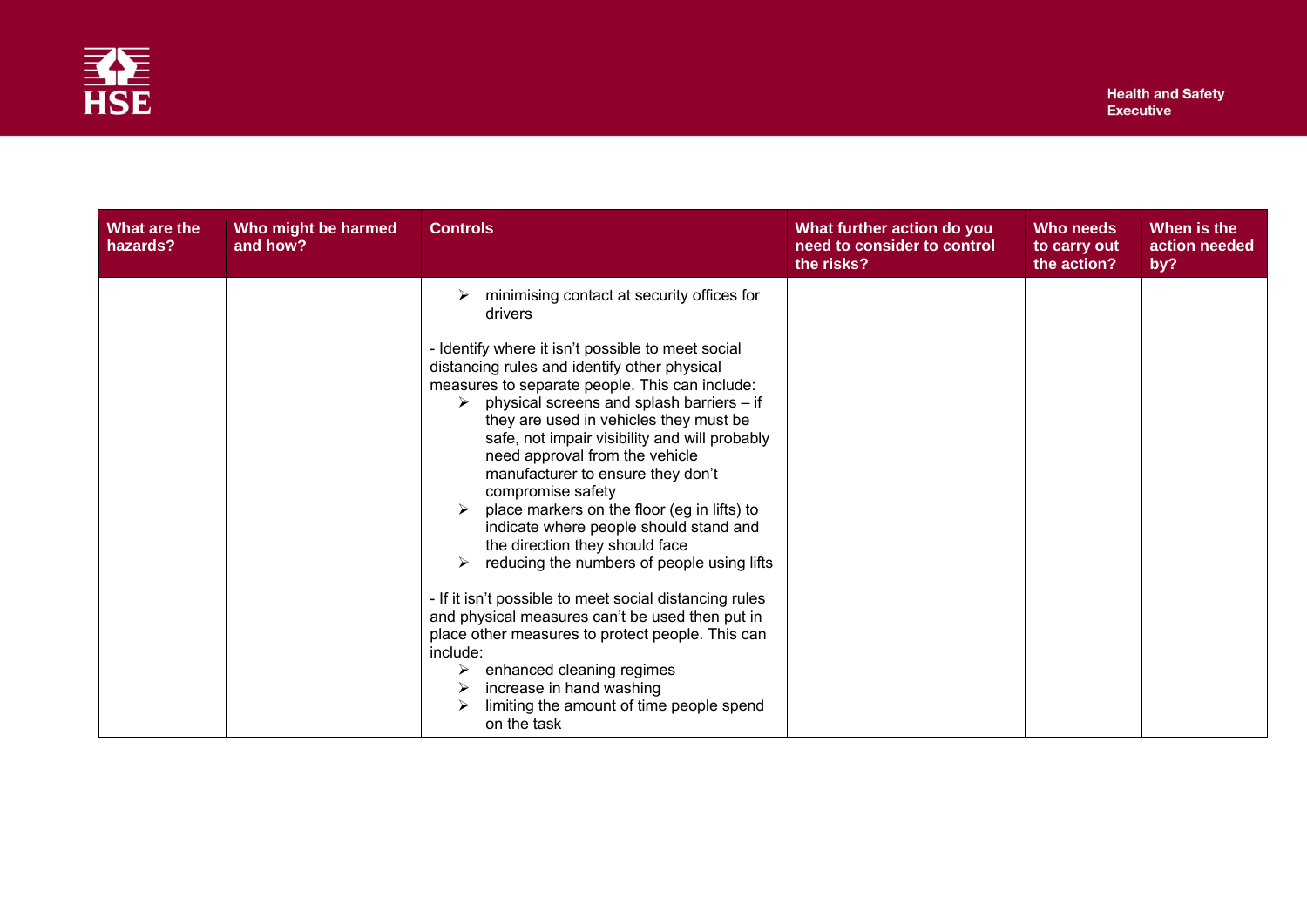

| What are the<br>hazards?                                                                            | Who might be harmed<br>and how? | <b>Controls</b>                                                                                                                                                                                                                                                                                                                                                                                                                                                                  | What further action do you<br>need to consider to control<br>the risks?                                                                                                                         | Who needs<br>to carry out<br>the action? | When is the<br>action needed<br>by? |
|-----------------------------------------------------------------------------------------------------|---------------------------------|----------------------------------------------------------------------------------------------------------------------------------------------------------------------------------------------------------------------------------------------------------------------------------------------------------------------------------------------------------------------------------------------------------------------------------------------------------------------------------|-------------------------------------------------------------------------------------------------------------------------------------------------------------------------------------------------|------------------------------------------|-------------------------------------|
|                                                                                                     |                                 | placing workers back-to-back or side-by-<br>side rather than face-to-face when<br>working<br>'cohorting' work teams so they<br>consistently work together<br>improving ventilation<br>➤<br>- Display signs to remind people to socially<br>distance<br>(Please note - personal protective equipment is<br>needed in a limited number of workplaces to<br>protect from the risk of coronavirus)                                                                                   |                                                                                                                                                                                                 |                                          |                                     |
| Musculoskeletal<br>disorders as a<br>result of using<br>DSE at home<br>for a long<br>period of time | Workers                         | Follow our guidance on display screen equipment<br>in our <b>Protect homeworkers</b> page<br>There is no increased risk for people working at<br>home temporarily but if this arrangement becomes<br>long term the risks should be assessed<br>- For all people working at home using display<br>screen equipment (DSE) put in place information<br>and training on how to protect themselves, eg take<br>regular breaks, stretching exercises, set the<br>equipment up properly | Further information on how to<br>set up a workstation for short<br>duration home working and also<br>what to do for long term home<br>working can be found on HSE's<br>Protect homeworkers page |                                          |                                     |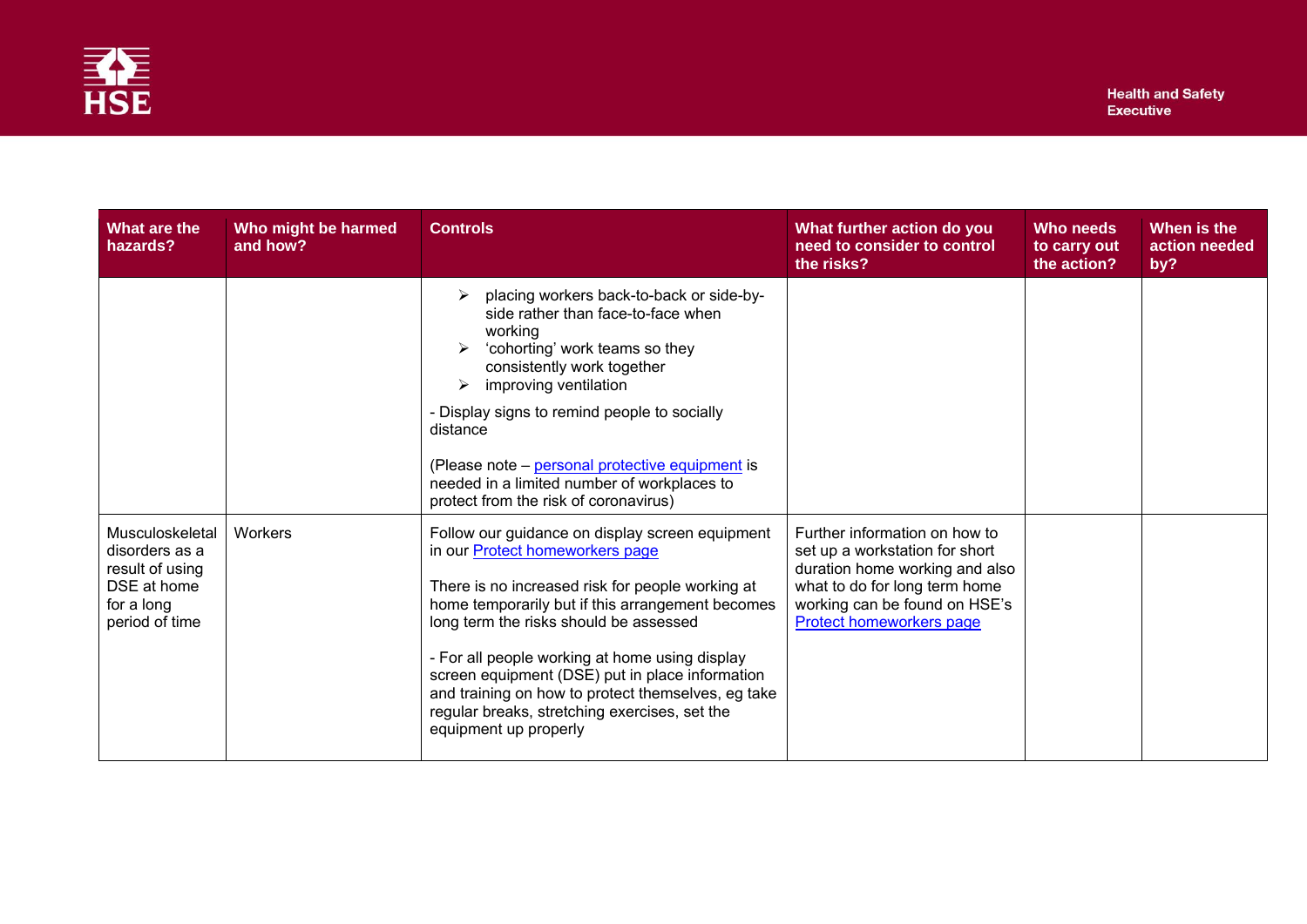

| What are the<br>hazards?                                                         | Who might be harmed<br>and how?     | <b>Controls</b>                                                                                                                                                                                                                                                                                                                                                                                                                                                                                                                                                                             | What further action do you<br>need to consider to control<br>the risks?                                                                                      | Who needs<br>to carry out<br>the action? | When is the<br>action needed<br>by? |
|----------------------------------------------------------------------------------|-------------------------------------|---------------------------------------------------------------------------------------------------------------------------------------------------------------------------------------------------------------------------------------------------------------------------------------------------------------------------------------------------------------------------------------------------------------------------------------------------------------------------------------------------------------------------------------------------------------------------------------------|--------------------------------------------------------------------------------------------------------------------------------------------------------------|------------------------------------------|-------------------------------------|
|                                                                                  |                                     | - For people working at home longer term<br>complete a DSE assessment with them and<br>identify what equipment is needed to allow them to<br>work safely at home                                                                                                                                                                                                                                                                                                                                                                                                                            |                                                                                                                                                              |                                          |                                     |
| Poor workplace<br>ventilation<br>leading to risks<br>of coronavirus<br>spreading | Workers<br>Customers<br>Contractors | Follow our guidance on heating ventilation and air<br>conditioning (HVAC)<br>- Identify if you need additional ventilation to<br>increase air flow in all or parts of your workplace<br>- Fresh air is the preferred way of ventilating your<br>workplace so opening windows and doors (that<br>are not fire doors) can help<br>- If you need additional ventilation provide it, eg<br>mechanical ventilation, desk fans, air movers etc<br>- Switch heating ventilation and air conditioning<br>(HVAC) systems to drawing in fresh air where they<br>can be, rather than recirculating air | - Maintain air circulation<br>systems in line with<br>manufacturers'<br>recommendations                                                                      |                                          |                                     |
| Increased risk<br>of infection and<br>complications<br>for vulnerable<br>workers | Workers                             | - Identify who in your work force fall into one of the<br>following categories:<br><b>Clinically extremely vulnerable</b><br>➤<br>People self-isolating<br>People with symptoms of coronavirus<br>Groups who may be at higher risk of<br>poorer outcomes (see the Public Health<br>England report Disparities in the risk and<br>outcomes of COVID-19)                                                                                                                                                                                                                                      | - Put systems in place so<br>people know when to notify you<br>that they fall into one of these<br>categories, eg they start<br>chemotherapy or are pregnant |                                          |                                     |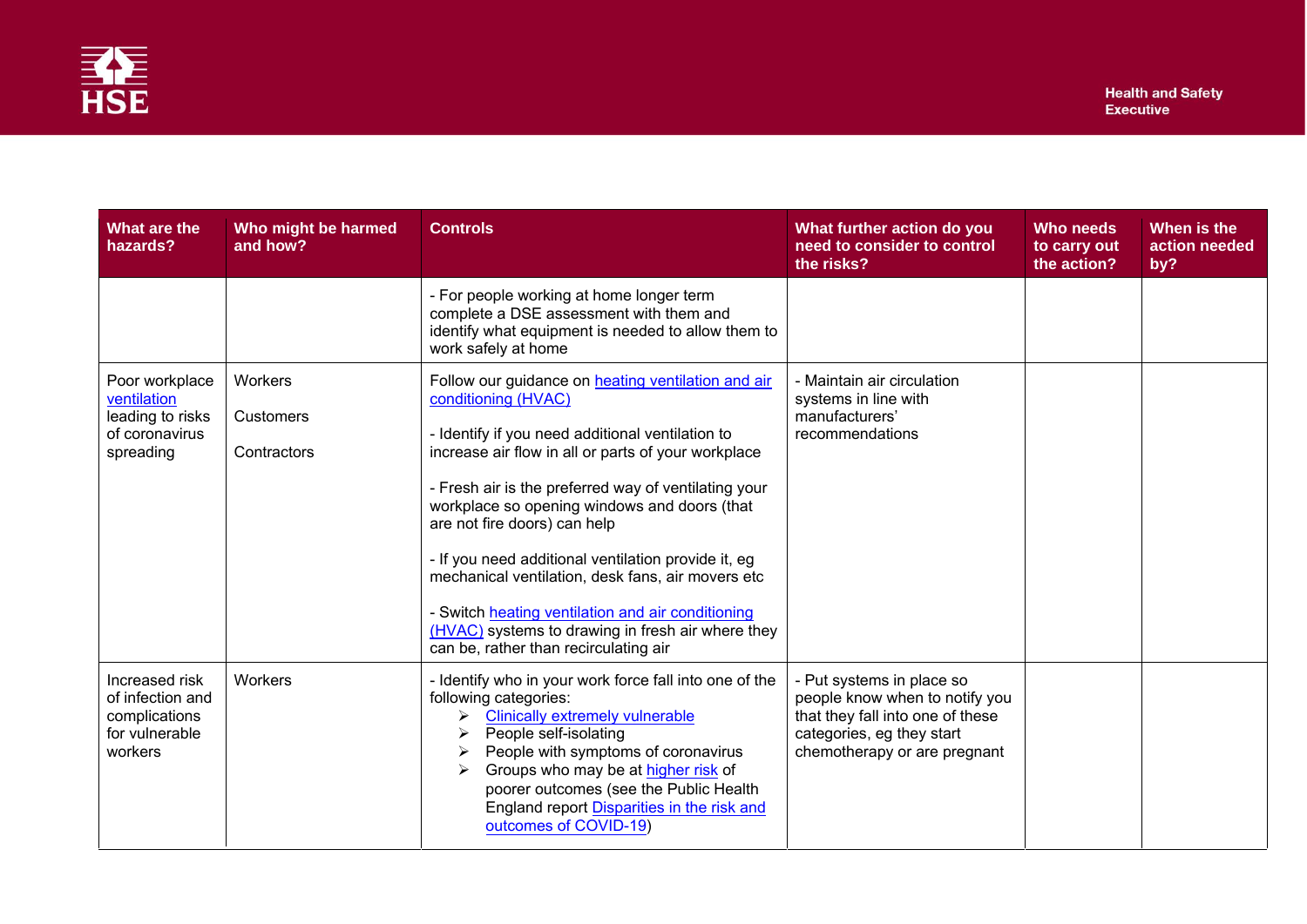

| What are the<br>hazards?                                                                                                             | Who might be harmed<br>and how? | <b>Controls</b>                                                                                                                                                                                                                                                                                                                                                                                                                                                                                                                                                         | What further action do you<br>need to consider to control<br>the risks?                                                  | Who needs<br>to carry out<br>the action? | When is the<br>action needed<br>by? |
|--------------------------------------------------------------------------------------------------------------------------------------|---------------------------------|-------------------------------------------------------------------------------------------------------------------------------------------------------------------------------------------------------------------------------------------------------------------------------------------------------------------------------------------------------------------------------------------------------------------------------------------------------------------------------------------------------------------------------------------------------------------------|--------------------------------------------------------------------------------------------------------------------------|------------------------------------------|-------------------------------------|
|                                                                                                                                      |                                 | - Discuss with employees what their personal risks<br>are and identify what you need to do in each case                                                                                                                                                                                                                                                                                                                                                                                                                                                                 |                                                                                                                          |                                          |                                     |
|                                                                                                                                      |                                 | - Identify how and where someone in one of these<br>categories will work in line with current<br>government guidance                                                                                                                                                                                                                                                                                                                                                                                                                                                    |                                                                                                                          |                                          |                                     |
|                                                                                                                                      |                                 | - If they are coming into work identify how you will<br>protect them through social distancing and<br>hygiene procedures                                                                                                                                                                                                                                                                                                                                                                                                                                                |                                                                                                                          |                                          |                                     |
| Exposure to<br>workplace<br>hazards<br>because it isn't<br>possible to get<br>normal<br>personal<br>protective<br>equipment<br>(PPE) | Workers                         | Follow our guidance on PPE during the outbreak<br>There are a very limited number of settings where<br>PPE is needed for protection from coronavirus, eg<br>healthcare. This line only considers PPE for<br>workplaces that don't need it for protection from<br>coronavirus<br>- Identify tasks where exposures to hazardous<br>workplace substances may happen and put in<br>place measures to protect people - PPE should<br>not be the first choice, it should be the last.<br>Substitution or engineering controls should be put<br>in place in the first instance | - Put systems in place to keep<br>PPE supplies under review so<br>you can take action if necessary<br>before you run out |                                          |                                     |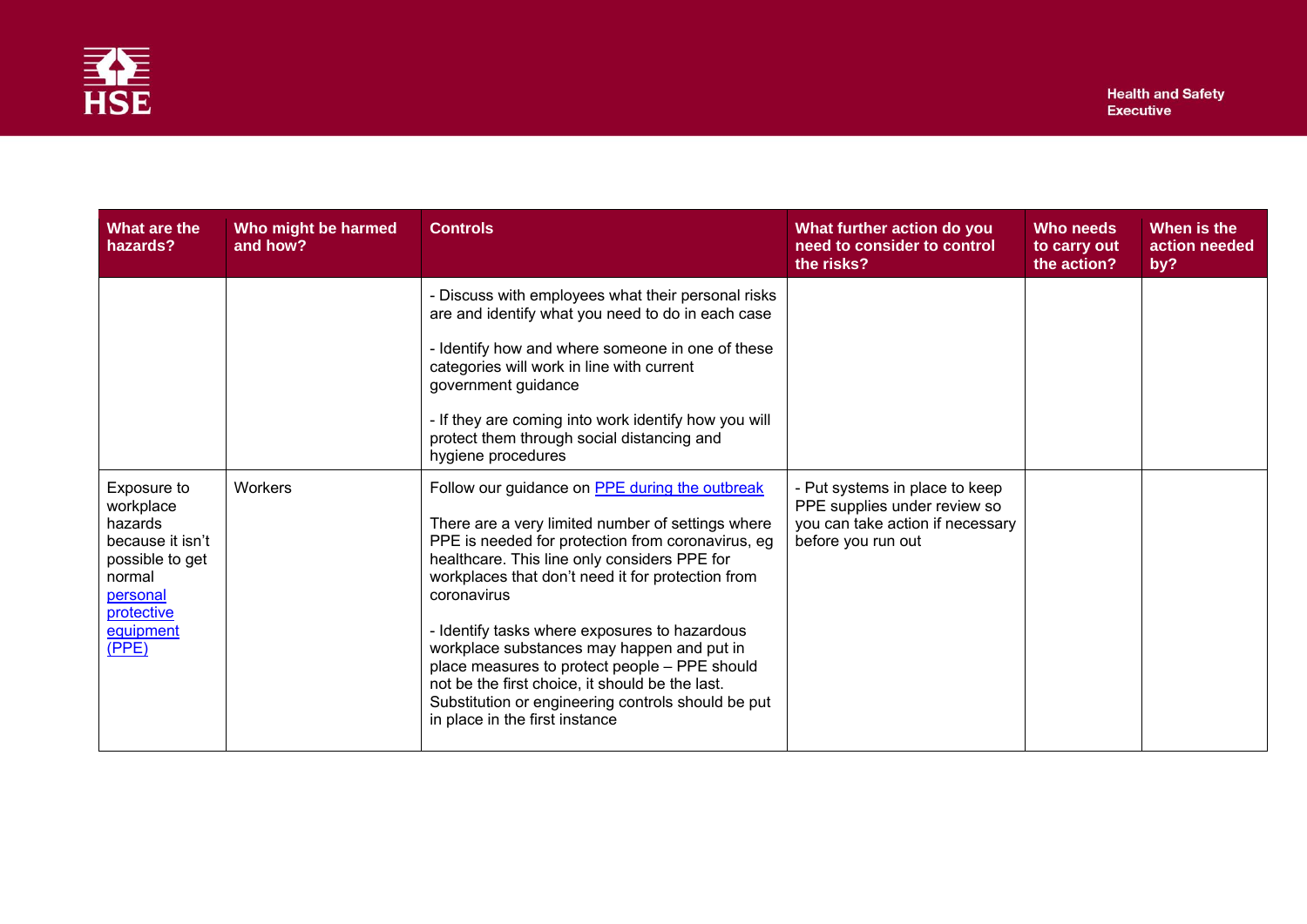

| What are the<br>hazards? | Who might be harmed<br>and how? | <b>Controls</b>                                                                                                                                                | What further action do you<br>need to consider to control<br>the risks? | Who needs<br>to carry out<br>the action? | When is the<br>action needed<br>by? |
|--------------------------|---------------------------------|----------------------------------------------------------------------------------------------------------------------------------------------------------------|-------------------------------------------------------------------------|------------------------------------------|-------------------------------------|
|                          |                                 | - Identify which tasks you need PPE for and<br>specify the right protection factor needed for those<br>tasks                                                   |                                                                         |                                          |                                     |
|                          |                                 | - Provide the right protection factor for each task<br>rather than the highest protection factor respiratory<br>protective equipment (RPE) for all tasks       |                                                                         |                                          |                                     |
|                          |                                 | - Where required, ensure that those using RPE<br>are face-fit tested.                                                                                          |                                                                         |                                          |                                     |
|                          |                                 | - Where supplies are difficult to obtain follow the<br>HSE guidelines and put in place controls suitable<br>to your workplace                                  |                                                                         |                                          |                                     |
|                          |                                 | (Please note – face coverings are not PPE and<br>are not required to be worn in the workplace.<br>Where people choose to wear them you should<br>support them) |                                                                         |                                          |                                     |